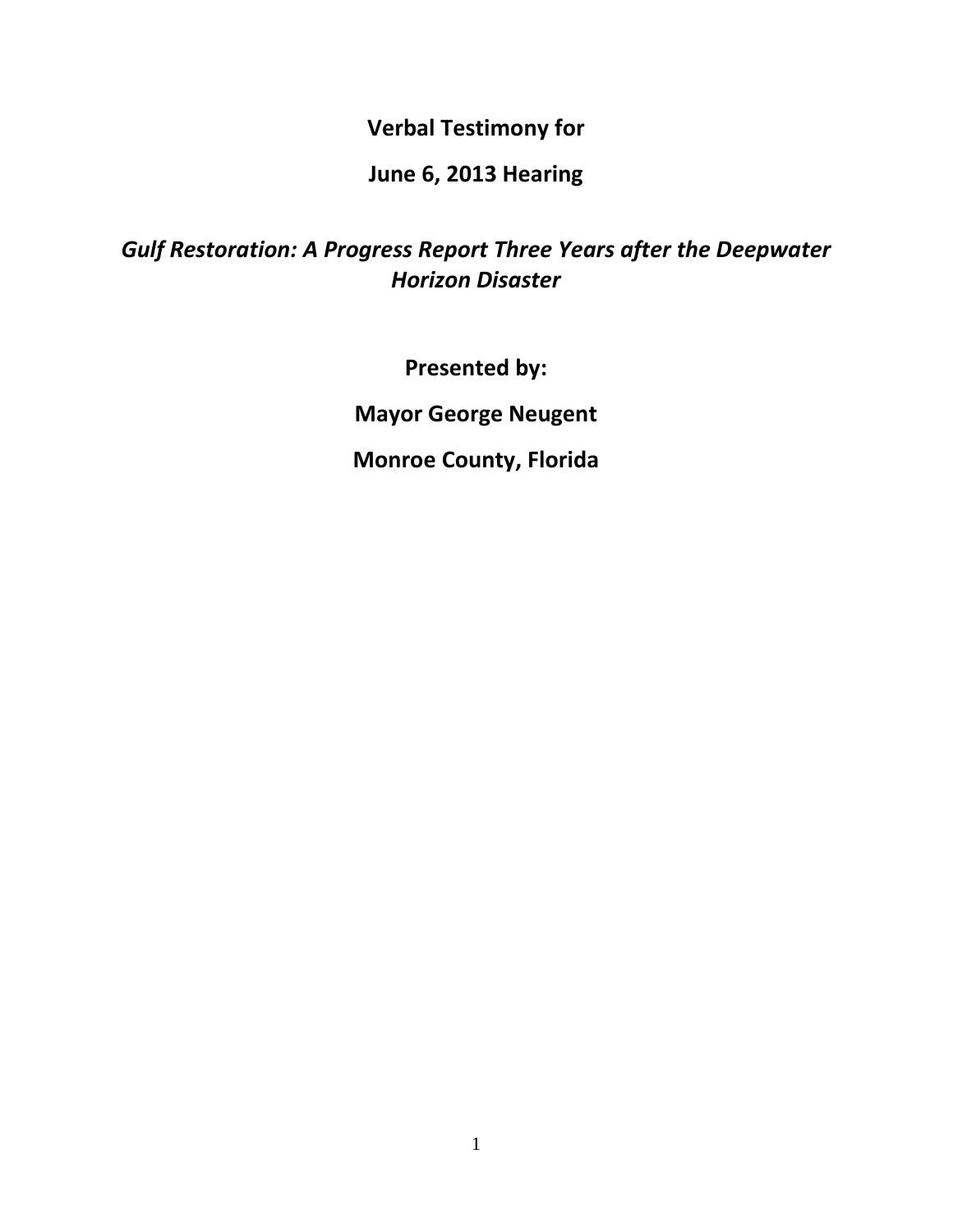Good morning Mr. Chairman.

My name is George Neugent. I appear before this committee in my capacity as a member of the Executive Committee of the Gulf Consortium and Mayor of the Fabulous Florida Keys - also known as Monroe County, a political subdivision of the Great State of Florida.

Thank you for this opportunity to provide testimony to the Senate Committee on Commerce, Science and Transportation.

Thank you Senator Nelson for your participation in designing the unique and effective model of the RESTORE Act for the State of Florida; and, for the long-term, environmental and economic recovery of the Gulf Coast following the tragic and avoidable Deepwater Horizon catastrophe.

I am the proud son of a proud father who, like so many from that "Greatest Generation," worked his whole life for The Texas Co. - which became Texaco. I, too, like my Father, worked in drilling and exploration for oil & gas off the coast of Louisiana. As a former oil hand, I truly understand the national significance of our energy resources.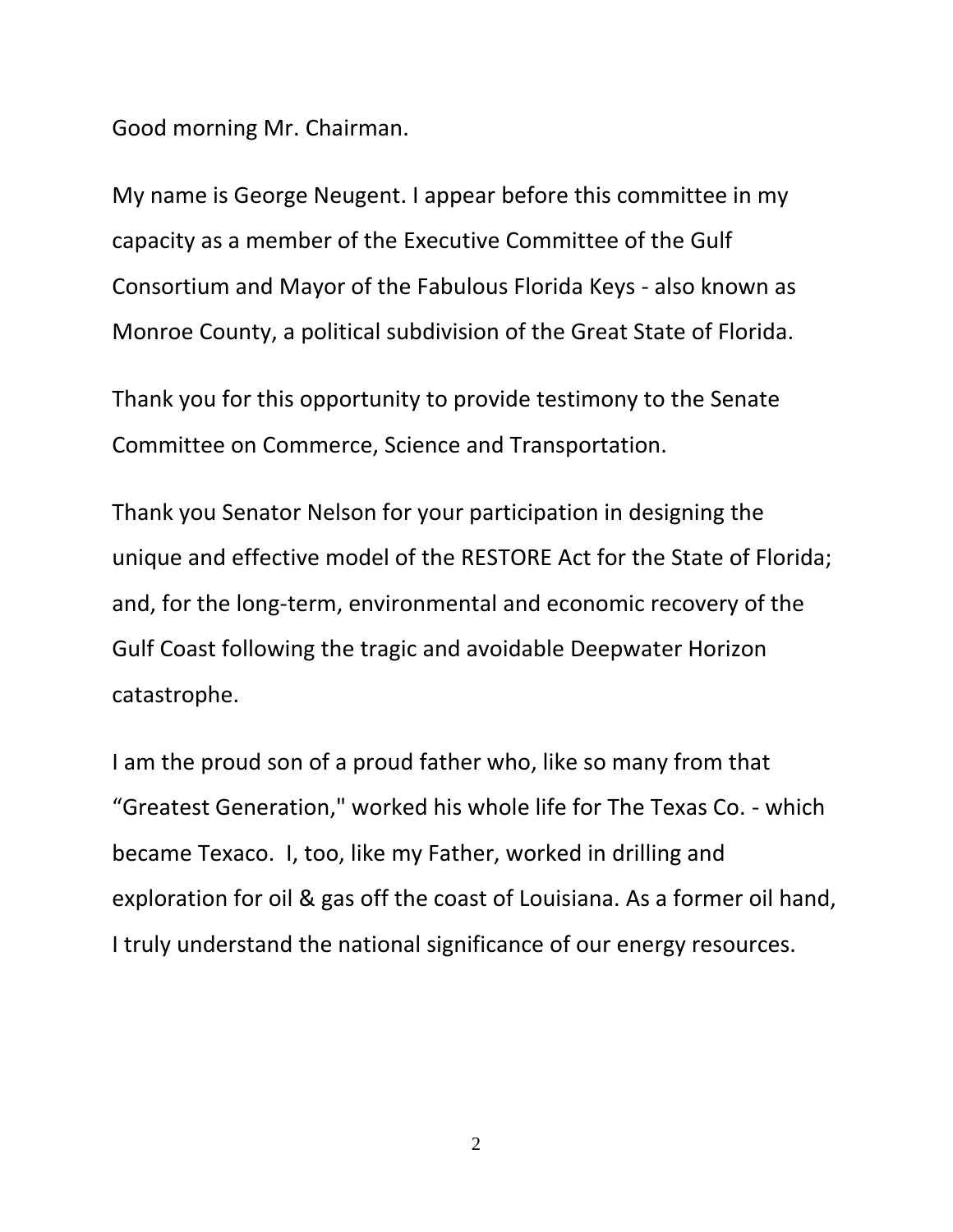However, as one who now calls the southernmost out-islands of the continental U.S. home, I am keenly aware of the potential damage that the uncontrolled release of oil can do to the environment.

Senators, a very strong message must be sent to those who would attempt to cut corners to save a buck while recklessly risking tragedy for others. And, when events like Deepwater Horizon occur - the parties must be held responsible both civilly and criminally with prejudice for all damages they create.

Having lived my life on the Gulf of Mexico in both Louisiana and now Florida, I reflected on what I should say today; I was reminded of how much the Gulf has been a part of my life. As a young boy, going out to Terrebonne Bay to fish speckle trout and redfish with my dad and then sailing with my son, from my then home, Houma, La., to my now home, the Florida Keys 28 years ago.

Whether you live on Galveston Bay, in Terrebonne Parish, Biloxi, Mobile Bay or the Florida Keys, every community depends on good water quality and a healthy marine ecosystem for their future existence.

Let me be clear, our economy is a wholly owned subsidiary of the environment.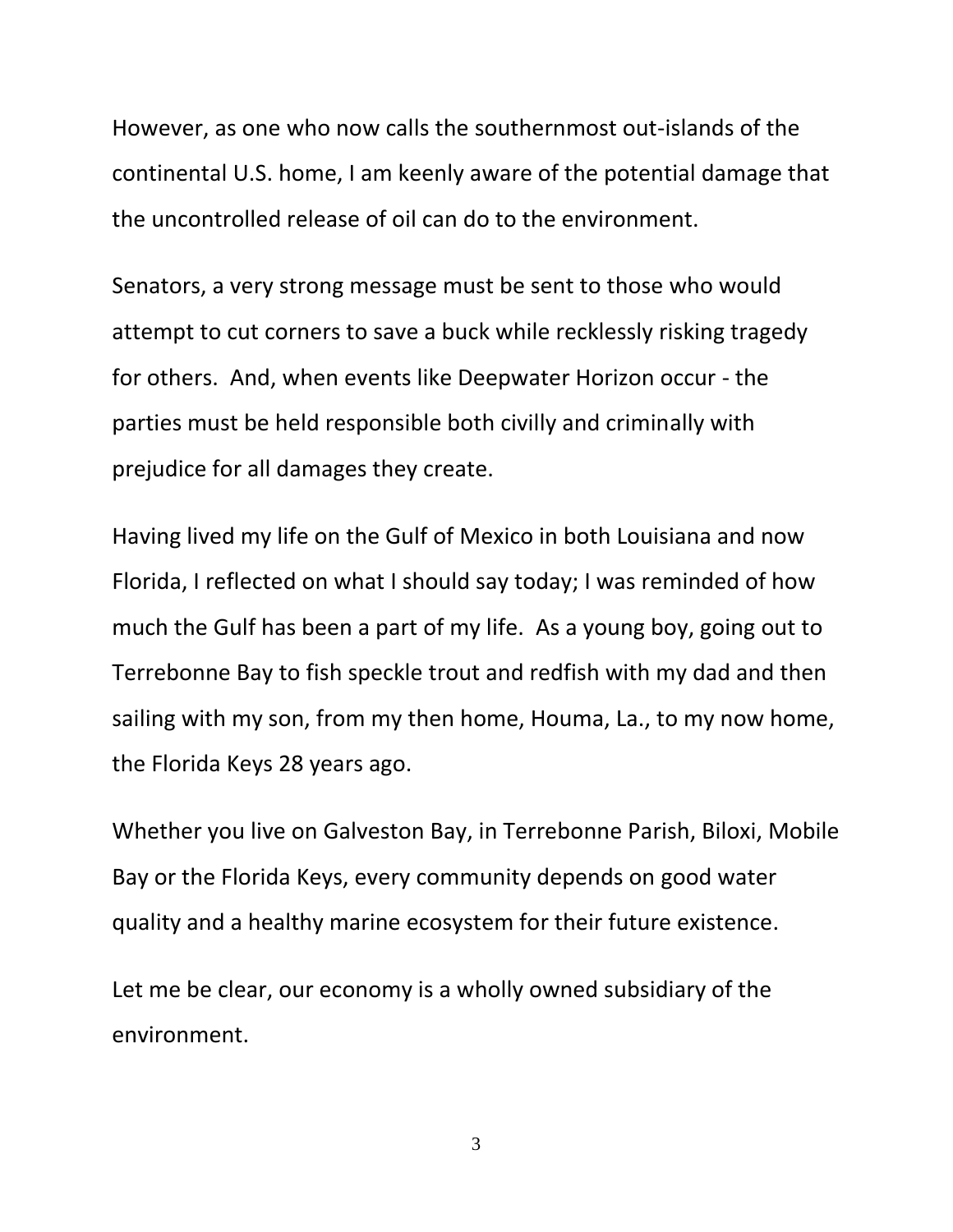## NATIONAL TRAGEDIES CREATE UNITY.

The three-year-old Deepwater Horizon tragedy gives us an opportunity to reevaluate our efforts for marine conservation in the Gulf.

While the full impact of the spill on the Gulf's diverse ecosystems will not be known for years to come, scientists tell us that a spill of this magnitude will have profound unknown effects for years to come. Such effects in gulf coastal habitats are greatly exacerbated by decades of industrial-produced degradation of water quality. Reckless activity exhibited by Deepwater Horizon had immediate and devastating effects on Florida Panhandle economies.

It is important to note Florida's degree of coastal vulnerability. With almost 770 miles of coastline on the Gulf of Mexico, we compose almost half of the combined coastlines of the five Gulf States. And, although we are the only Gulf state that does not allow drilling -- and the only one that does not receive royalties -- Florida is nevertheless exposed to the devastating effects of oil spills in the Gulf.

It is because of the admitted negligence by BP and others that the RESTORE Act is so critically important to Florida.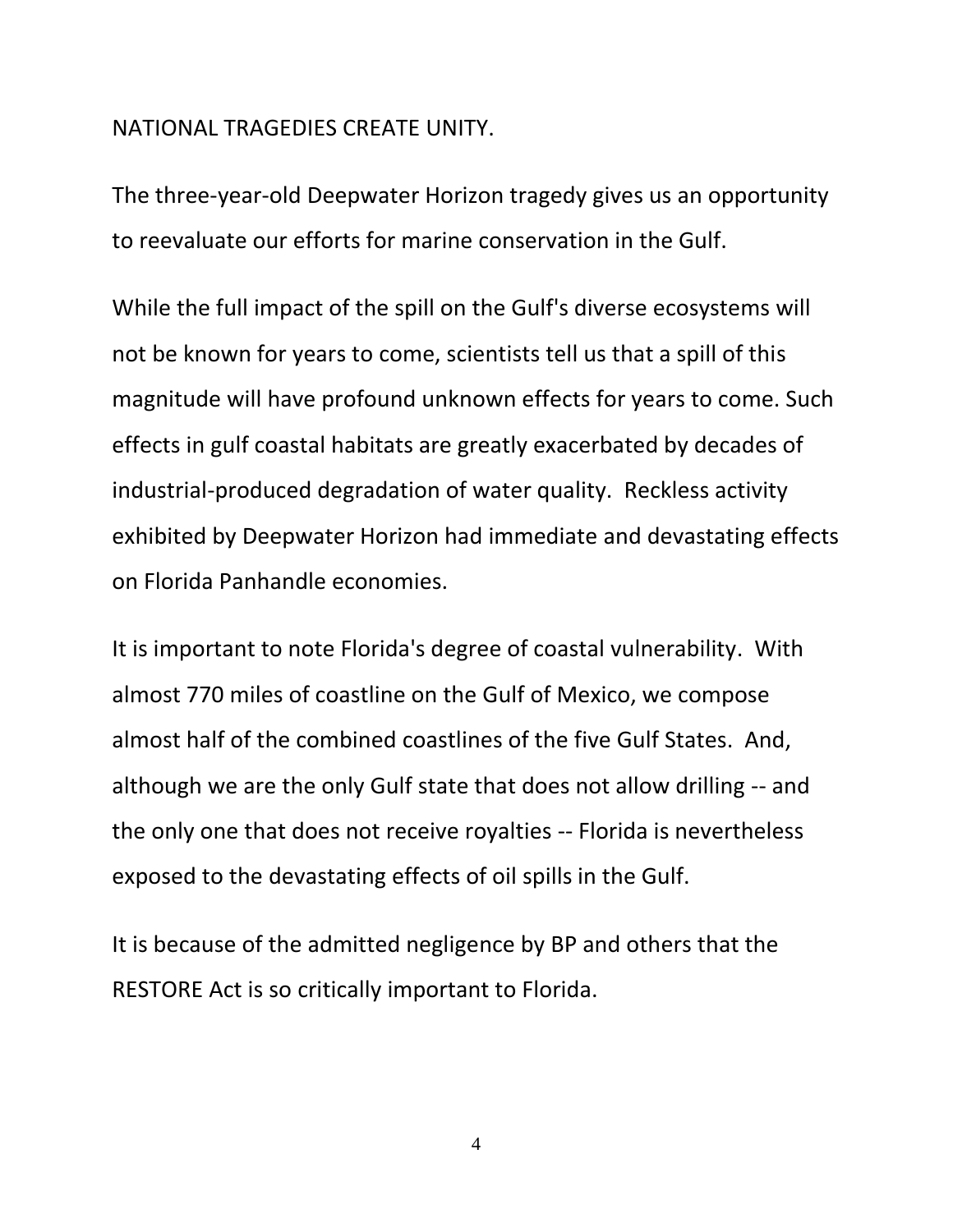Implementation of the RESTORE Act in my state is also unique.

Resources from what we call the local allocation will flow directly to 23 individual Gulf Coast counties. This allows Florida's communities at the local level to determine the investments needed for environmental and economic recovery.

RESTORE also creates and forms the Gulf Consortium as the "local consortia of political subdivisions" directed under the Act to develop the State Expenditure Plan.

Florida's 23 Gulf coast counties came together to legally form the Gulf Consortium and facilitate the development of the coordinated state plan that would enhance Florida's recovery through the prudent investment of 30 percent of the funds distributed. This part of the RESTORE Act gave Florida a distinct opportunity to create a partnership between local governments and the state to oversee the money coming to Florida and ensure a coordinated approach to identifying and funding projects that are the most beneficial to our environment and economy.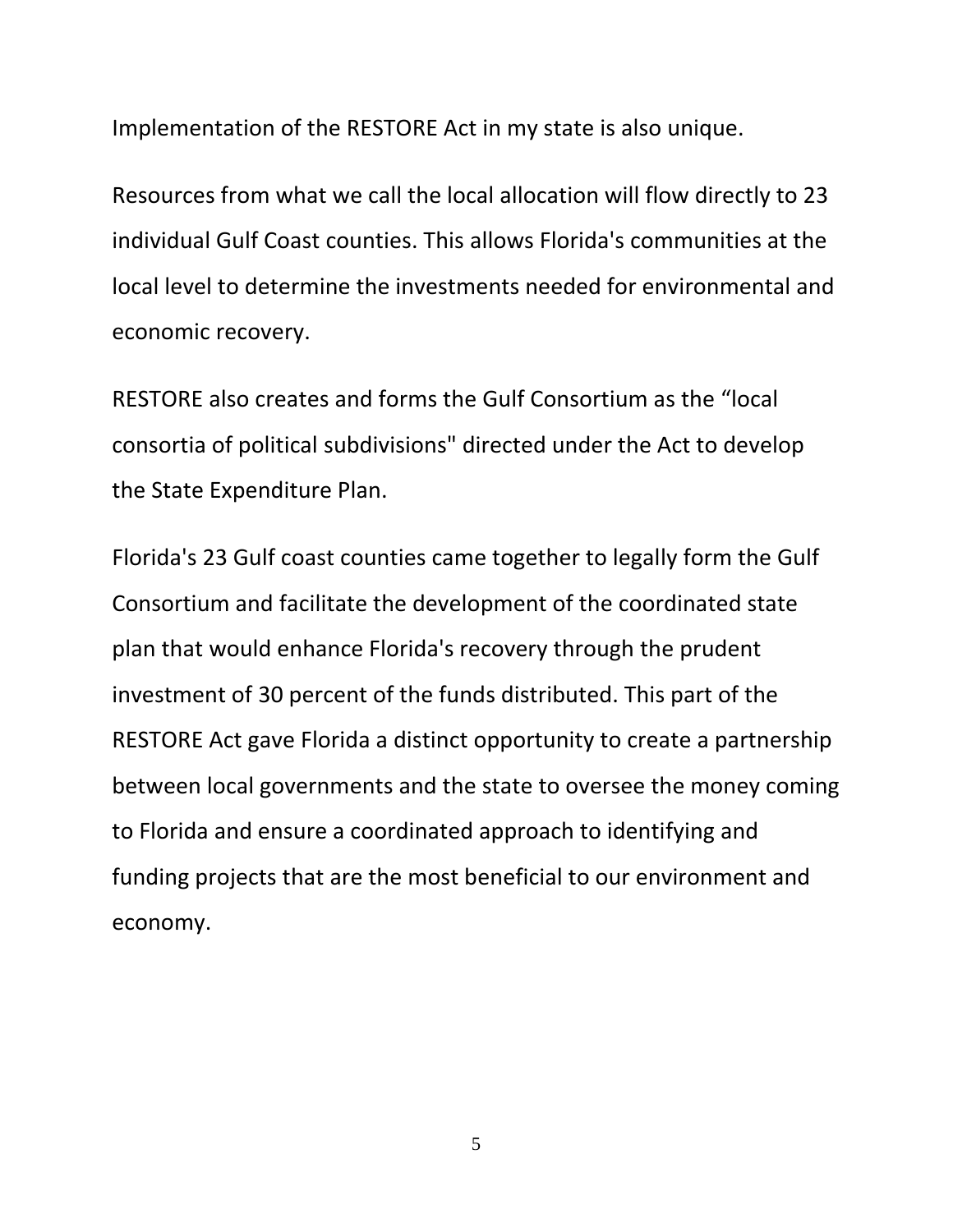To achieve this, the Consortium is working with Florida's Governor and state agencies through a Memorandum of Understanding to advance common goals, reduce duplication and maximize benefits to the Gulf Coast Region.

This multi-jurisdictional collaboration in the development of the State Expenditure Plan meets the spirit and intent of the RESTORE Act, and underscores the commitment by the state, its local government and its citizens to work together, not as silos, but as partners for the full benefit of the entire coastline.

While we have accomplished much, there is still much to be done. The Consortium is ready to implement formal guidance from the U.S. Department of Treasury, which is critical in our ability to move forward with development of a comprehensive restoration plan.

The Consortium has made requests to Treasury that include:

- Acknowledging the Gulf Consortium as the "consortia of local political subdivisions" as specified in the RESTORE Act; and,
- Allowing for funds to be expended in the establishment of the Consortium and planning cost allowed to be reimbursed.